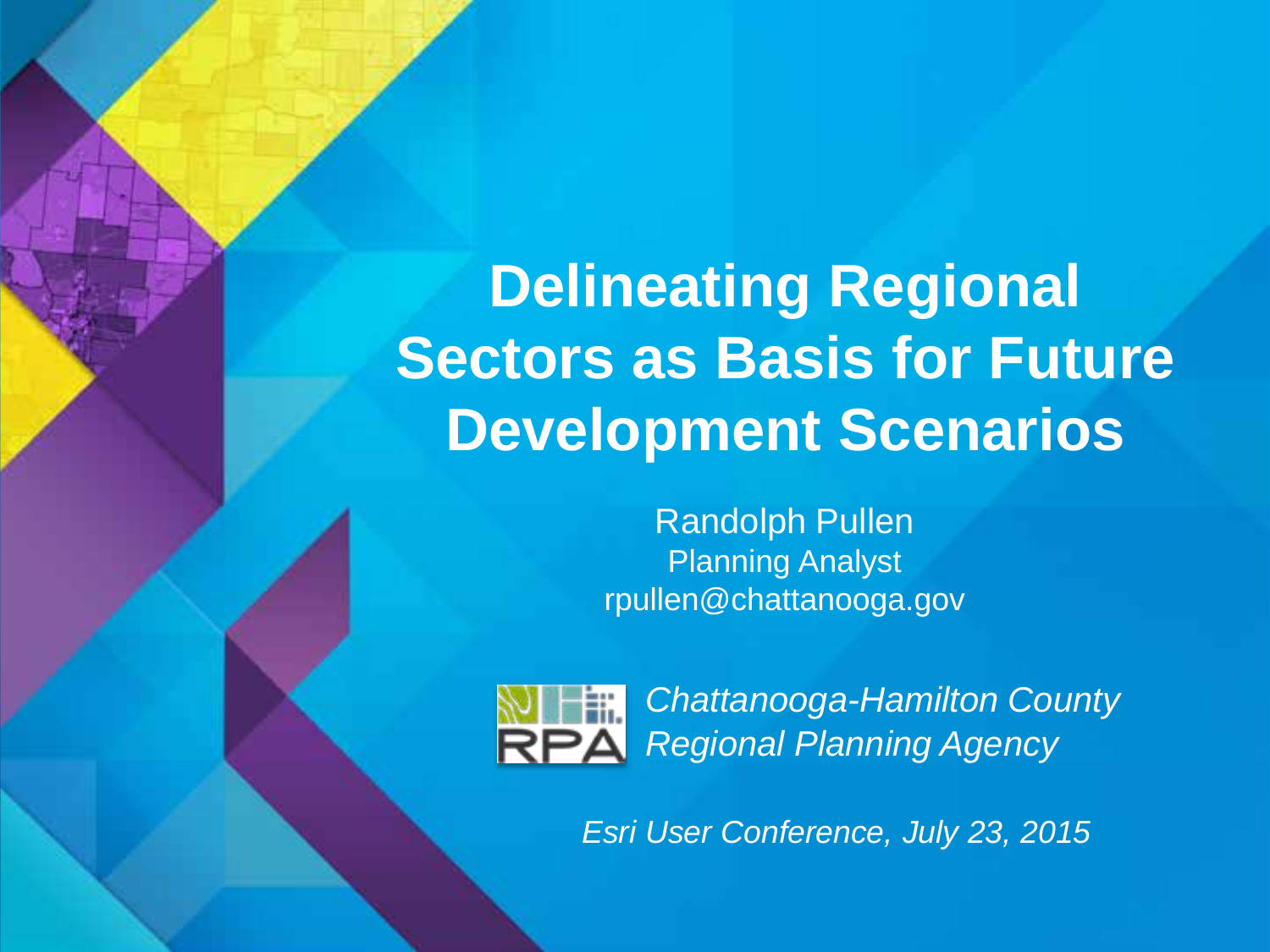## **Chattanooga-Hamilton County Regional Planning Agency**



- **Provides recommendations to the Planning Commission**
- **Develops land use plans**
- **Develops transportation plans**
- **Administers zoning**
- **Proposes development polices**
- **Reviews new subdivisions & other developments**

Medium - High Density Residential Single Family Residential Commercial/Industry/Mixed Use **Clube Anality Noned** Open Space/Parks

roposed New Development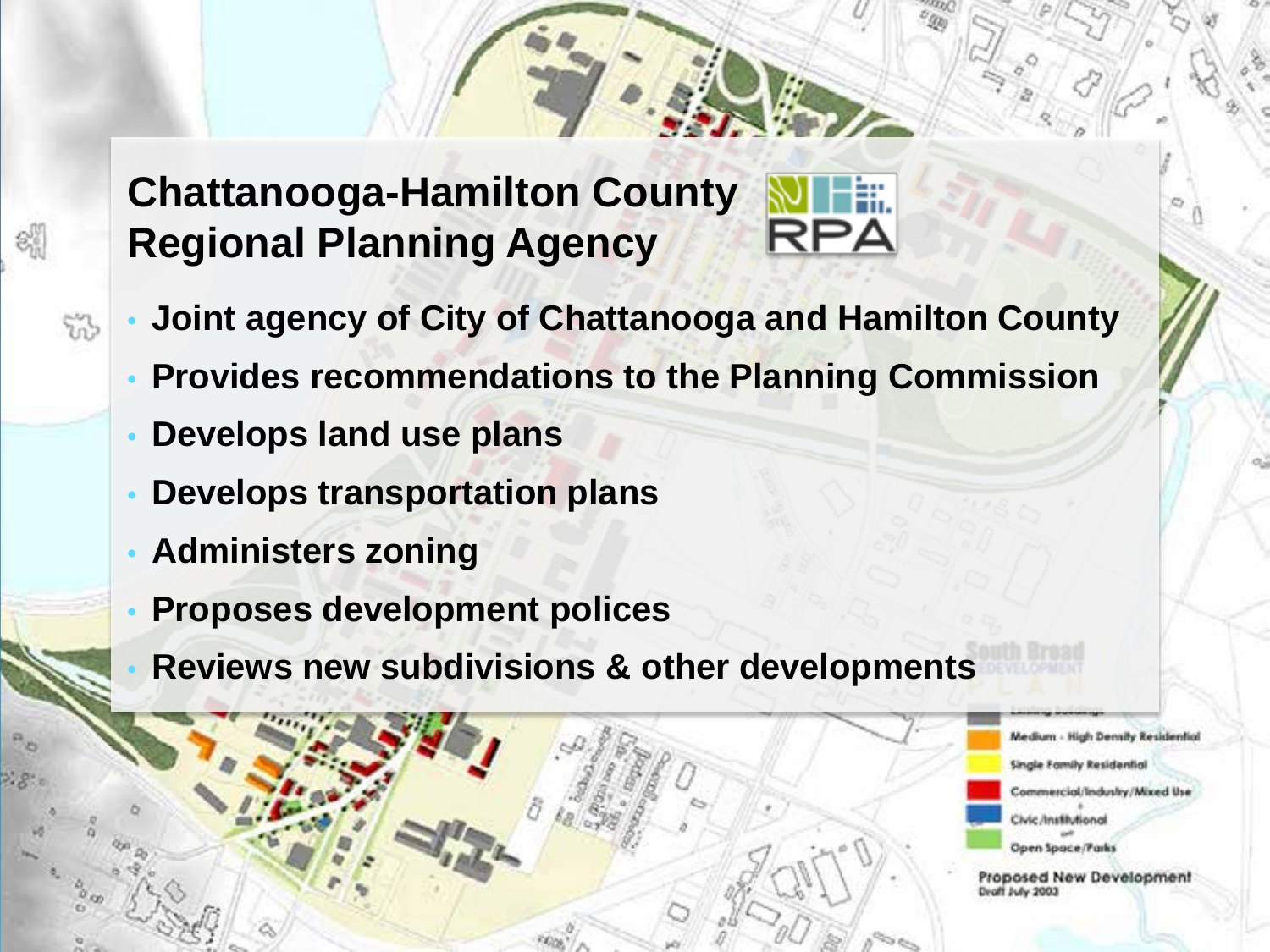

"Chattanooga, TN" By geraldford / CC BY-SA 2.0 **Modified**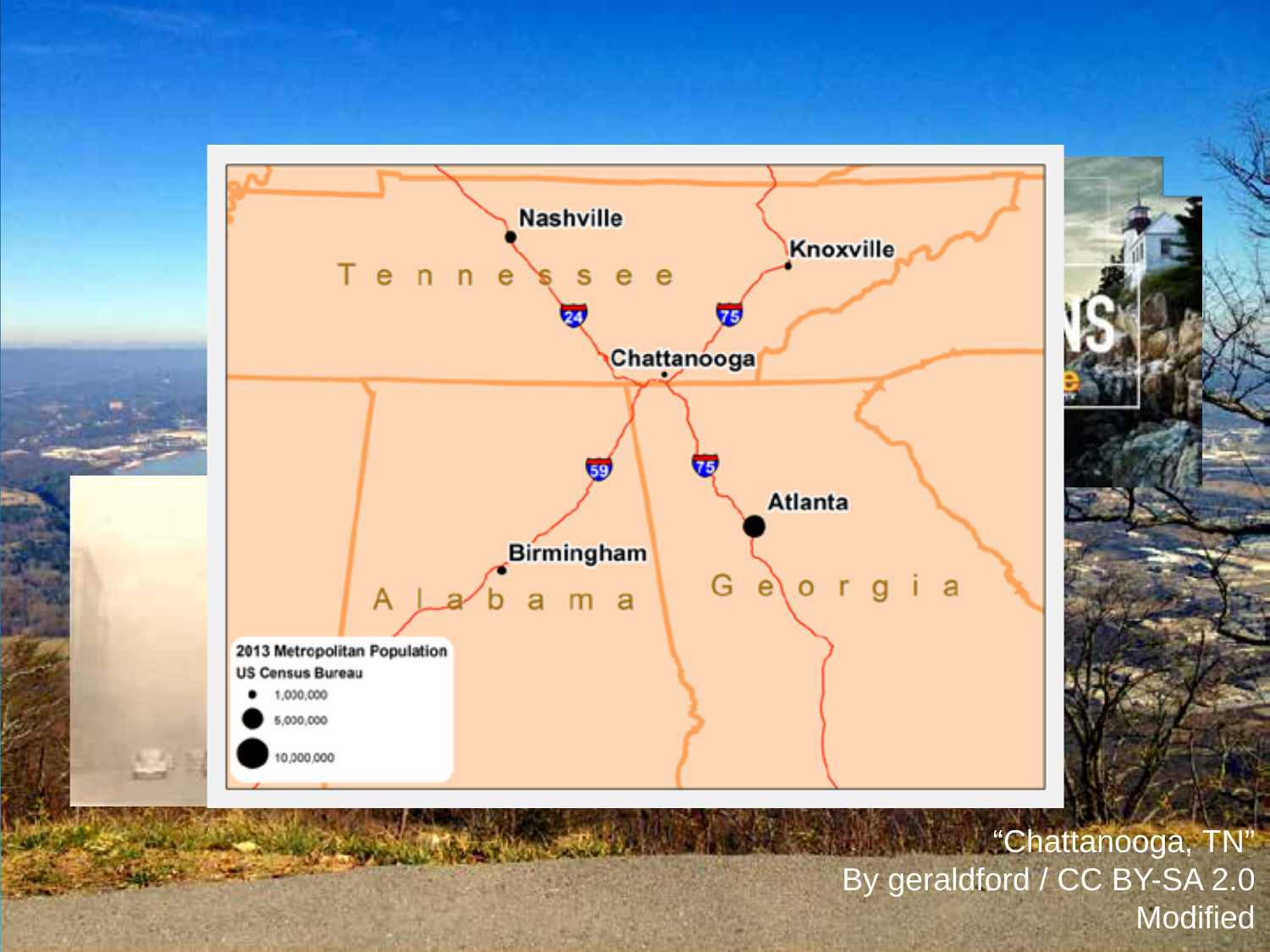## **Land Cover Hamilton County, Tennessee**

153

### **USGS 2011 Nat'l Land Cover Database**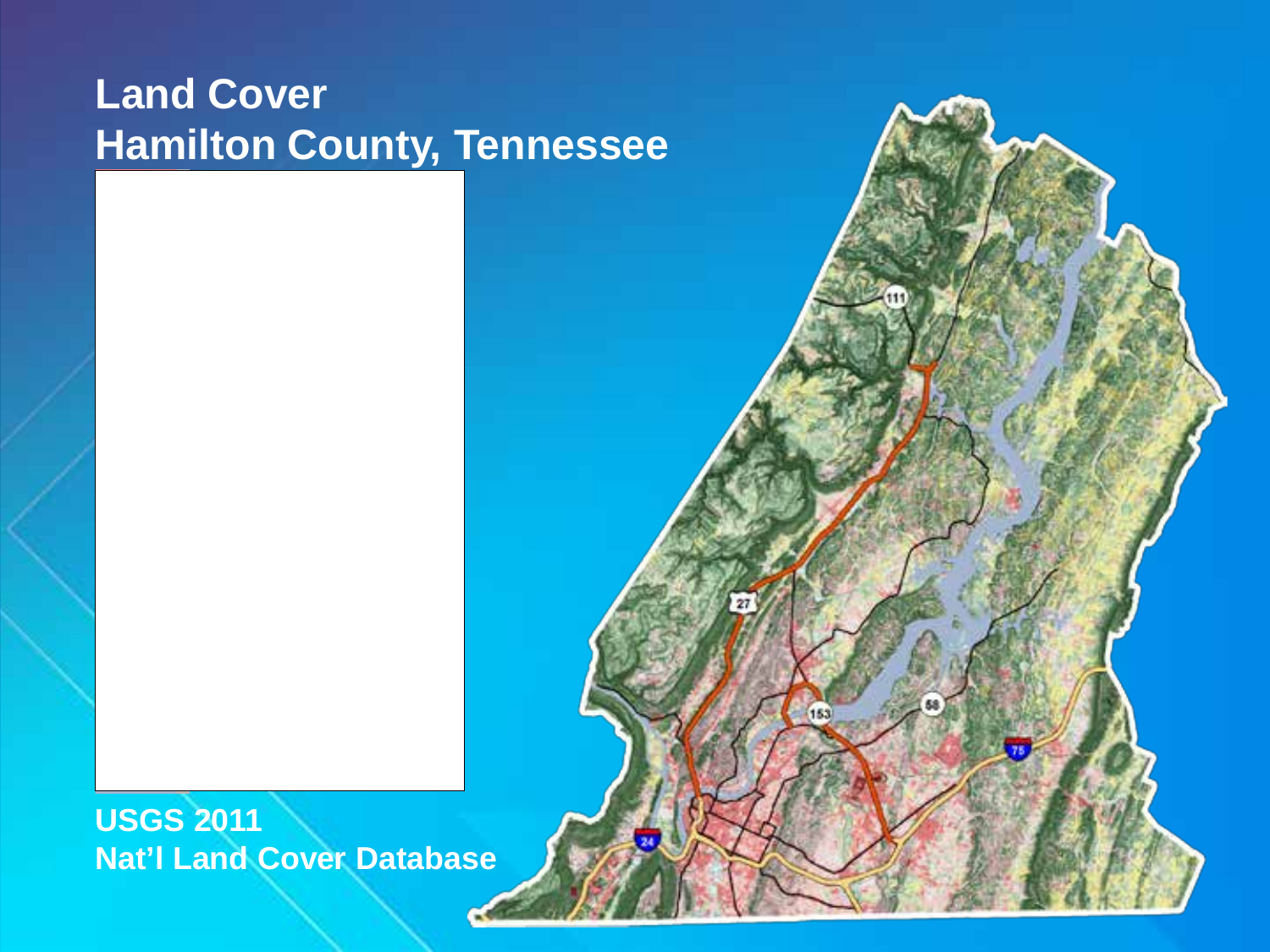### **Employment-Workforce Population Balance 2010**

Œ

58

153

**US Bureau of Labor Statistics US Census Bureau**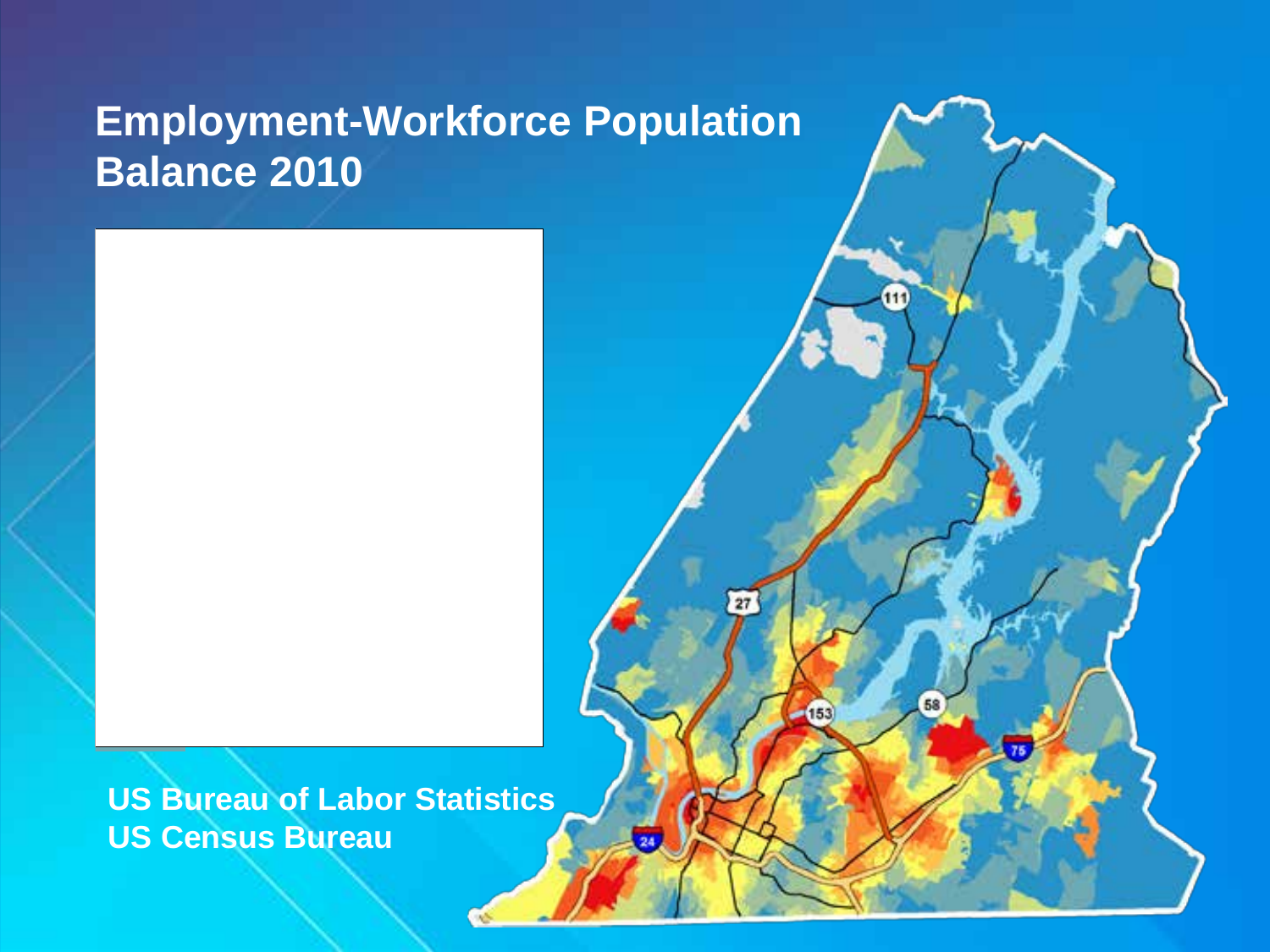### **Expected Demographic Changes for Hamilton Co.**



### **337,000 population**

**412,000 population**

Based on Woods and Poole, Center for Economic and Business Research, and the RPA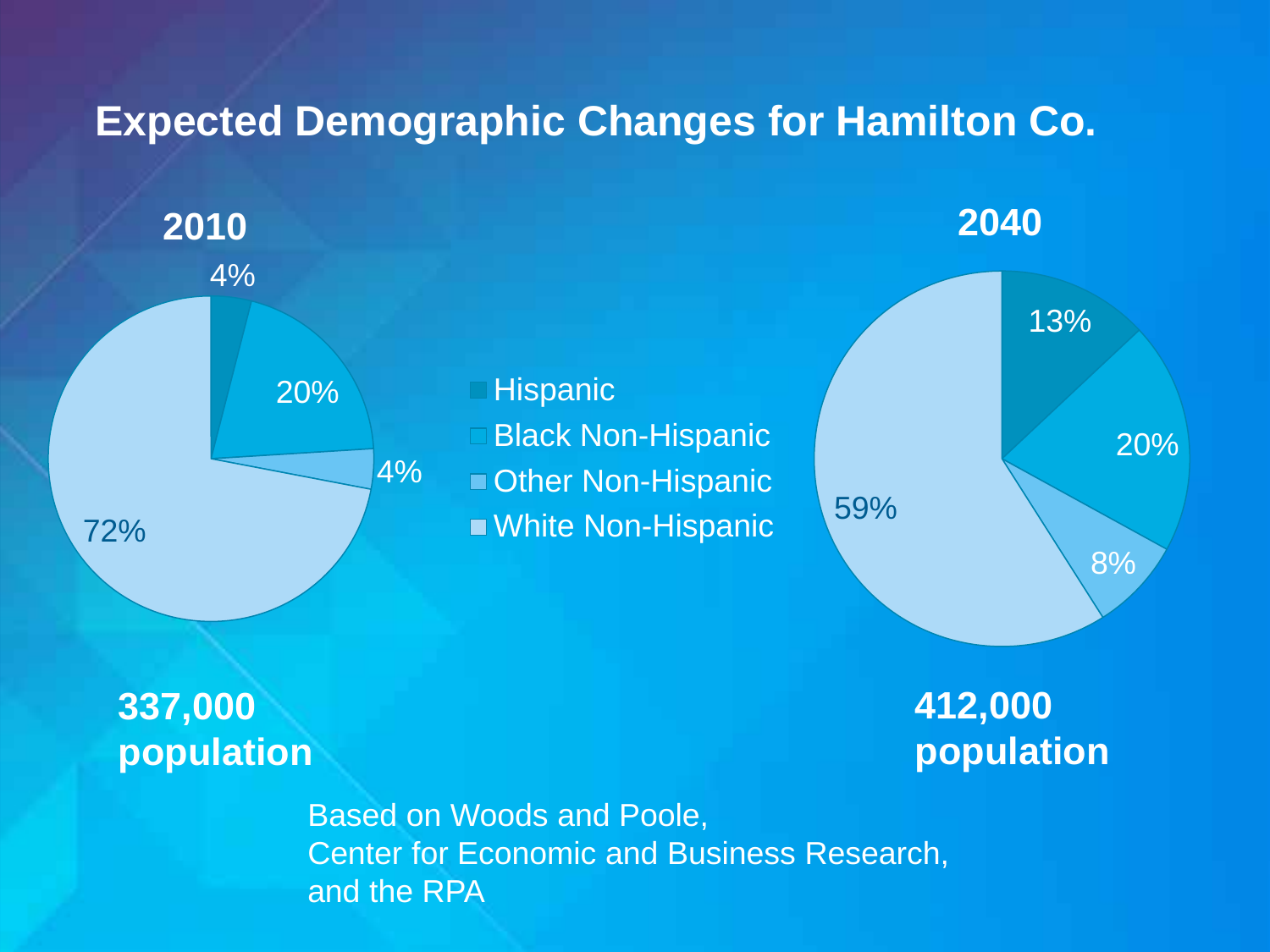### **Find a Perspective**

• **TransectMap published by Criterion Planners**



- **Informed by SmartCode**
- **Rural to urban continuum**



Image: Duany Plater-Zyberk & Company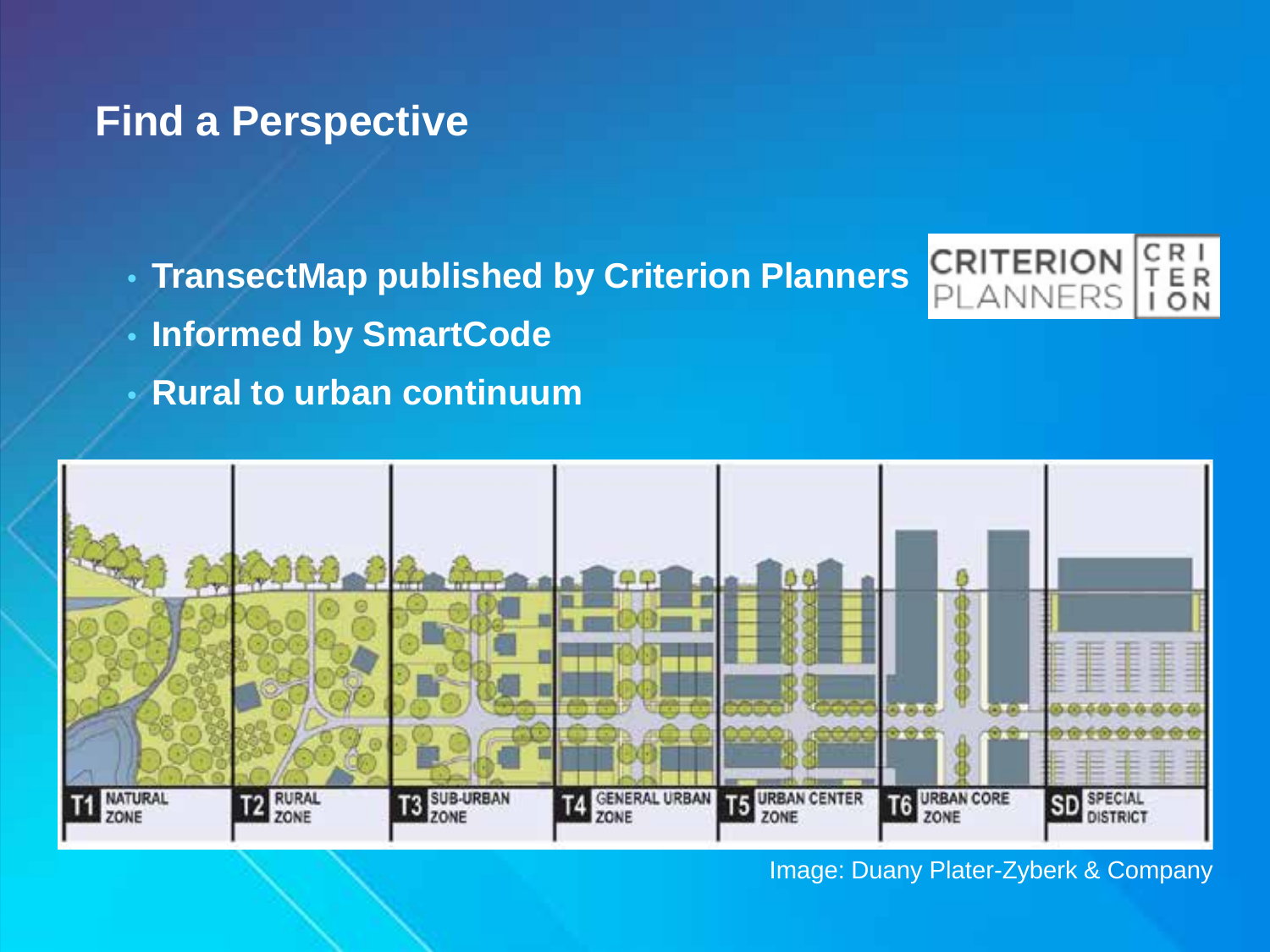### **TransectMap Regional Sectors**



Image: Criterion Planners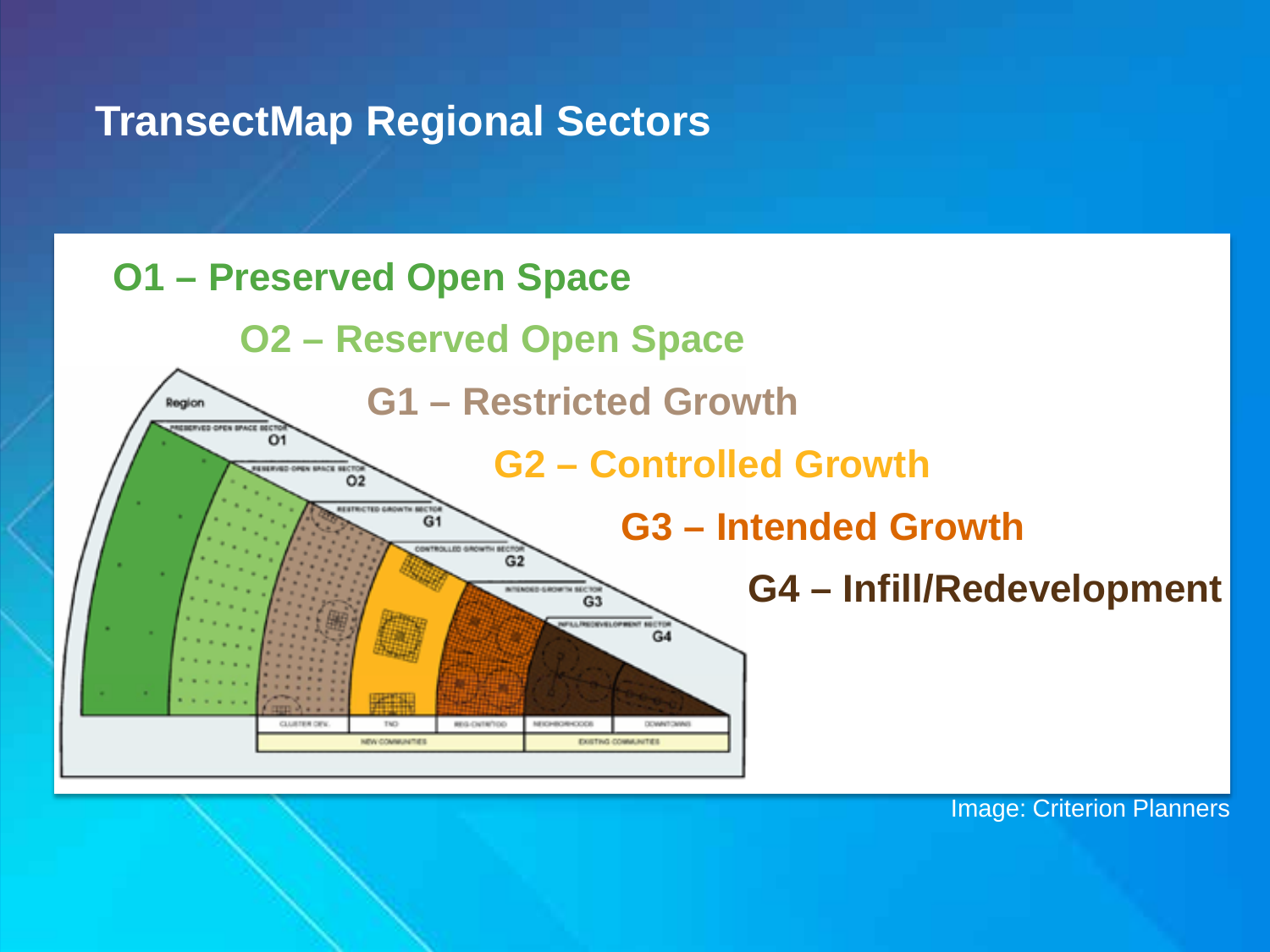### **Goal**

**Establish an appropriate and balanced scale of development within Hamilton County. Development should be encouraged in or near areas with existing or planned infrastructure and discouraged in or near areas with sensitive natural resources.**

### **[FEEDBACK]**

*Planners discovered that changing the terminology resulted in better communication with the public and elected officials.*

- **O1 Preserved Open Space** à **Protected Lands O2 Reserved Open Space** à **Level 1 G1 Restricted Growth** à **Level 2 G2 Controlled Growth** à **Level 3 G3 Intended Growth** à **Level 4 G4 Infill/Redevelopment** à **Level 5**
-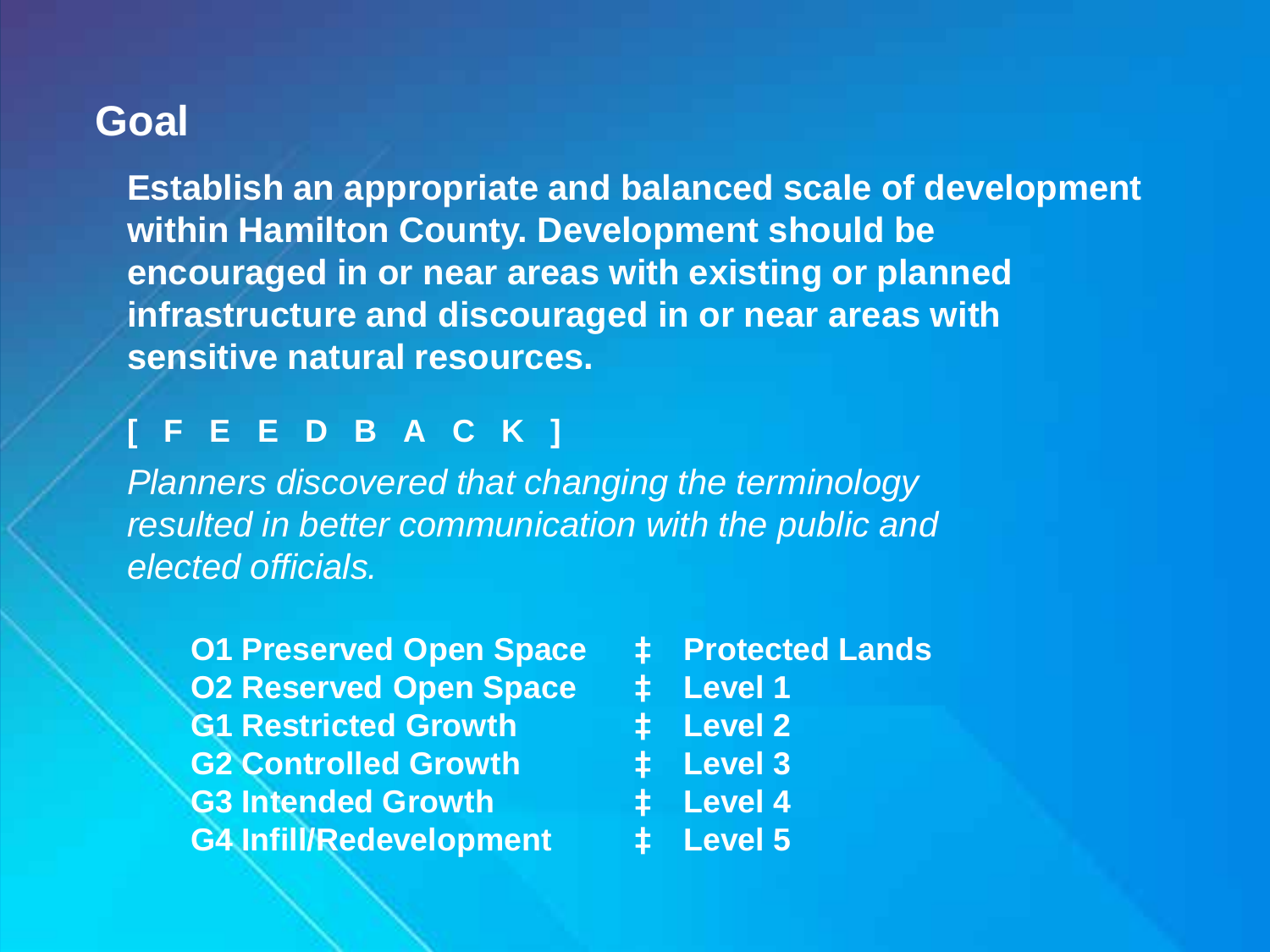**Implementation ModelBuilder? Script? Add-In?** python Toolbox

### **Toolbox Pros**

- **It's all in one place:**
	- **Parameters**
	- **Validation**
	- **Very user-end friendly**

### **Toolbox Cons**

• **Slightly different syntax**

**ED** Toolbox.pyt

Step 1-Define G1 Sector

Step 2a-Identify Road Intersections Step 2b-Define G2/G3 Sectors Step 3a-Density Calculations Step 3b-Define G4 Sector Step 4-Define O1/O2 Sectors Step 5-Assign Regional Sector

- **One error takes out the entire toolbox**
- **Add .pyt to list of recognized Python extensions**
- **Long file, hard to navigate**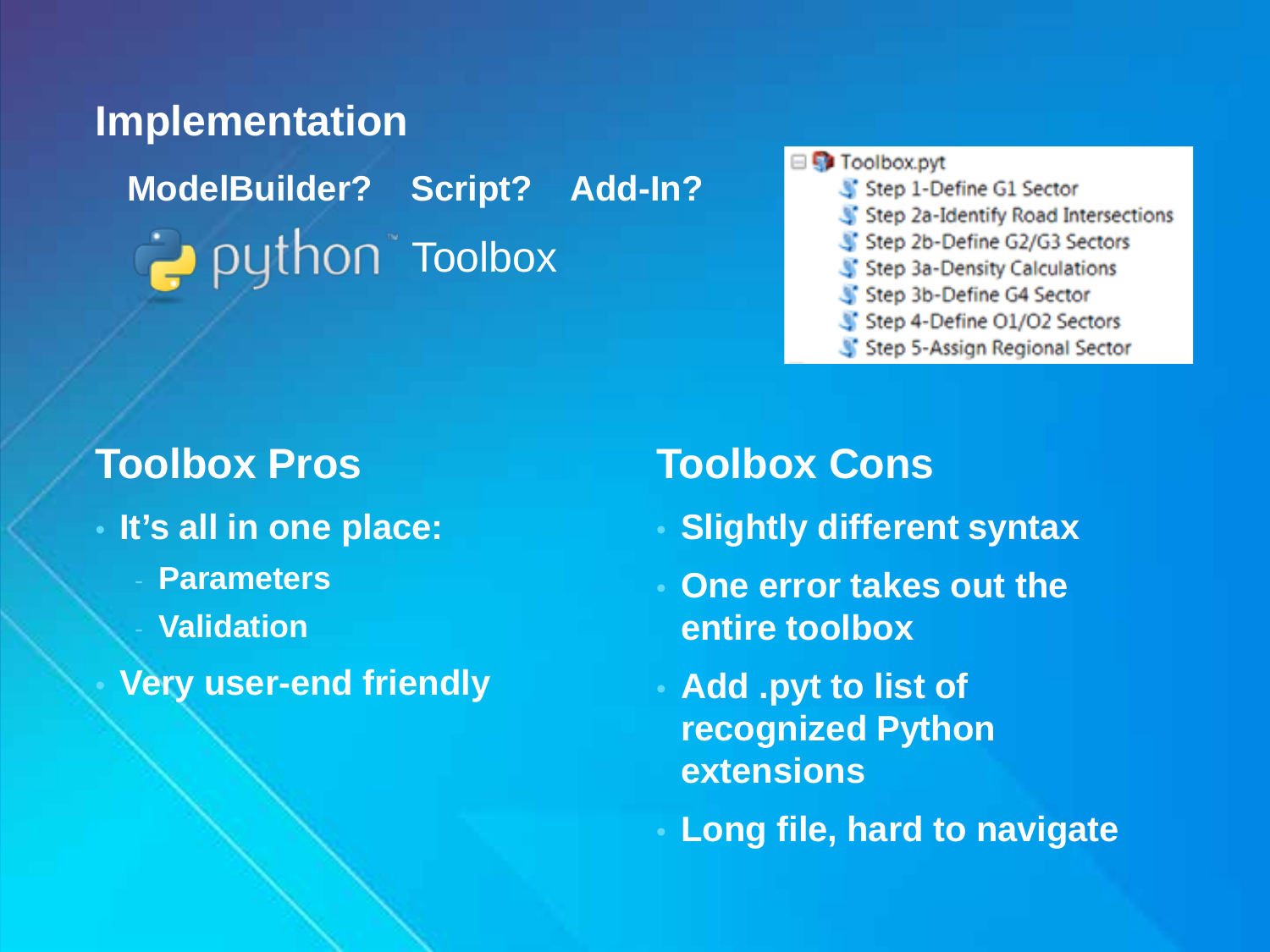### **Protected Lands**

• **Lands that have some type of tangible habitat protection.**

#### **Inputs**

**30-Yr Conservation Easements**

**Permanent Conservation Easements**

**Floodways**

**Wetlands**

**National/State/Military Parks**

**Wildlife Refuges/Management Areas/Sanctuaries**

**Trusts**

**State Natural Areas**

**HAMCO Trails Properties**

**Slope Exceeding 100%**

#### **Sources**

**NRCS Conservation Easements**

**FEMA DFIRM**

**NWI Wetlands**

**USGS Protected Areas**

**HCGIS**

**Cumberland Trails**

**NCED**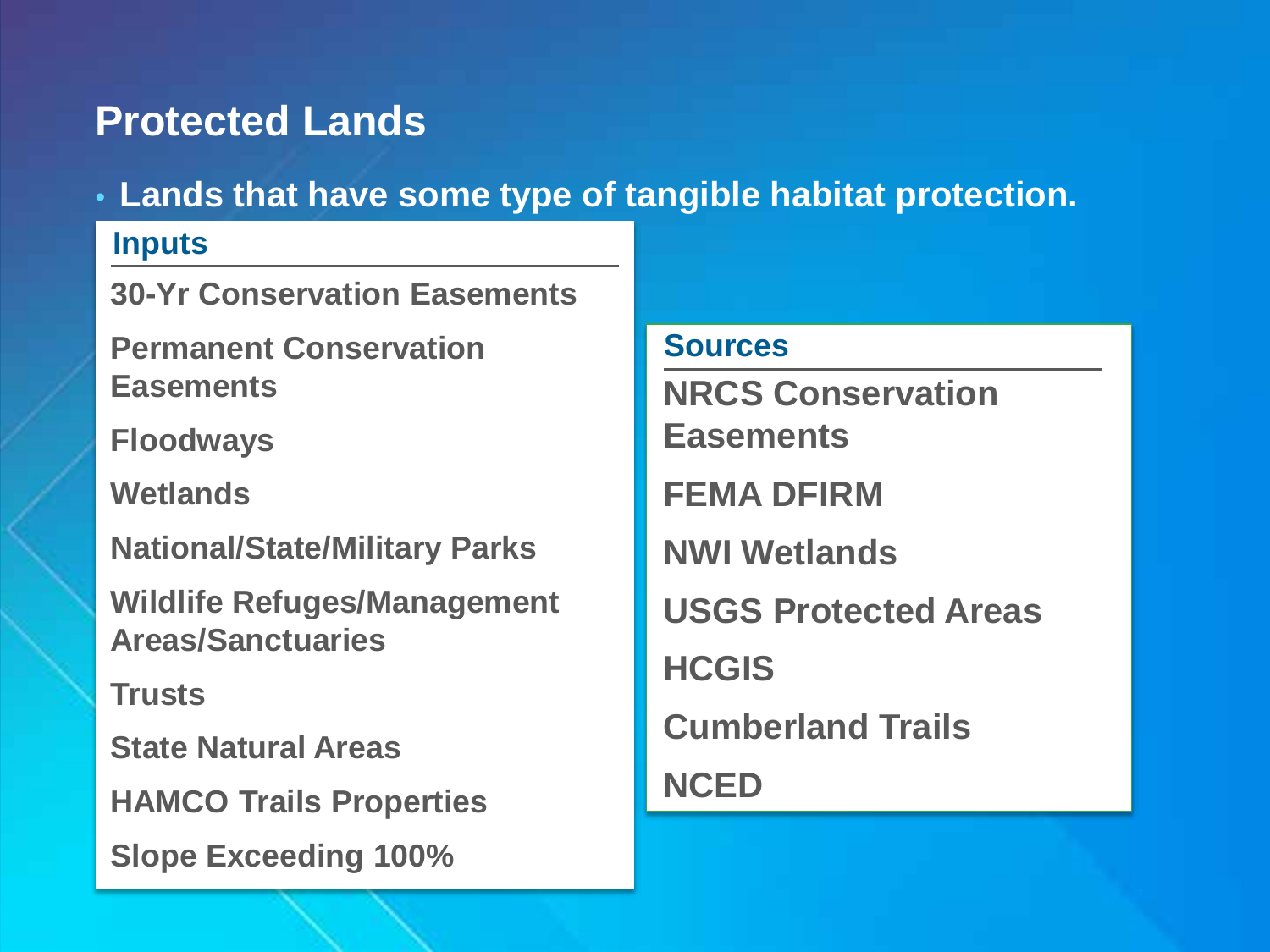- **Low development potential**
- **Low potential for future public services and facilities**
- **High potential for resource protection**

**100-Year Flood Priority Forest Blocks Pasture/Farm Land Slopes between 25-100%**

#### **Inputs Sources**

**FEMA DFIRM Open Space Institute USGS NLCD HCGIS**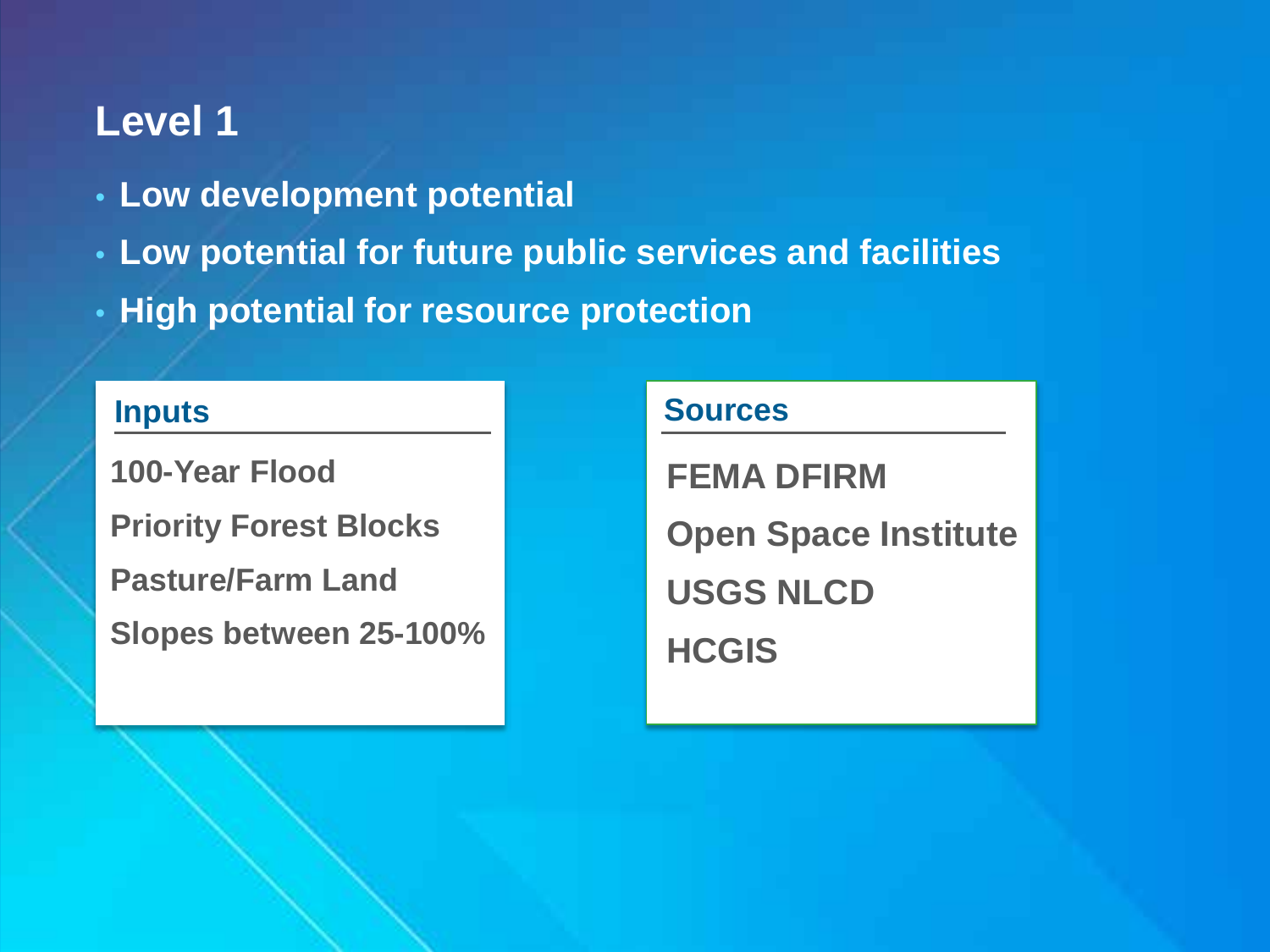### **Road Intersections**

- **Basis of analysis in Levels 3, 4, and 5**
- **Roads classified as either Major or Minor based upon TDOT functional classification. Upon review, the Minor class was further refined to be Minor Urban or Minor Rural.**
	- **The type of intersection determines how it is processed:**
		- **Major-Major, Major-Minor Urban (Level 4)**
		- **Any Minor-Minor, Major-Minor Rural (Level 3)**
- *How to identify a valid intersection?*
	- **A valid intersection contains two or more unique street names.**

```
fc = 'vertices_featureclass' # Start/end points of road line featcls
flds = ['Name', 'X_Coord', 'Y_Coord'] # XY fields are long integers
rds = [(r[0], (r[1], r[2])) for r in arcpy.da.SearchCursor(fc, flds)]
unqXY = list(set([r[1] for r in rds]))for xy in unqXY:
    numUnqSt = len(set([r[0] for r in rds if r[1] == xy))
```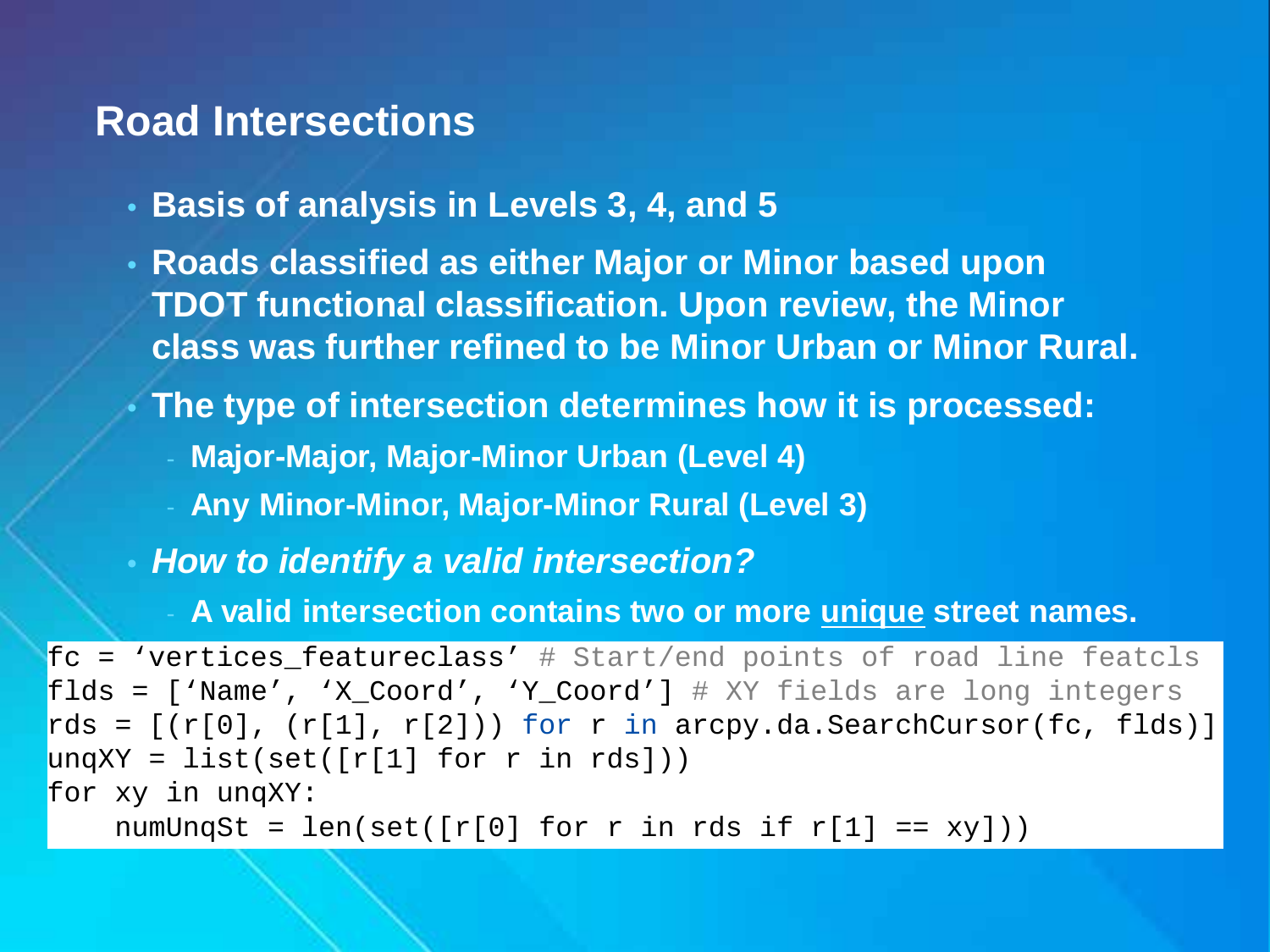• **Buffers around any type of Minor-Minor intersection and, later, also Major-Minor Rural intersections.** • **Uses a ¼ mile radial buffer about the intersection** • **Uses an ⅛ mile buffer of the minor roads extending ½ mile from the intersection**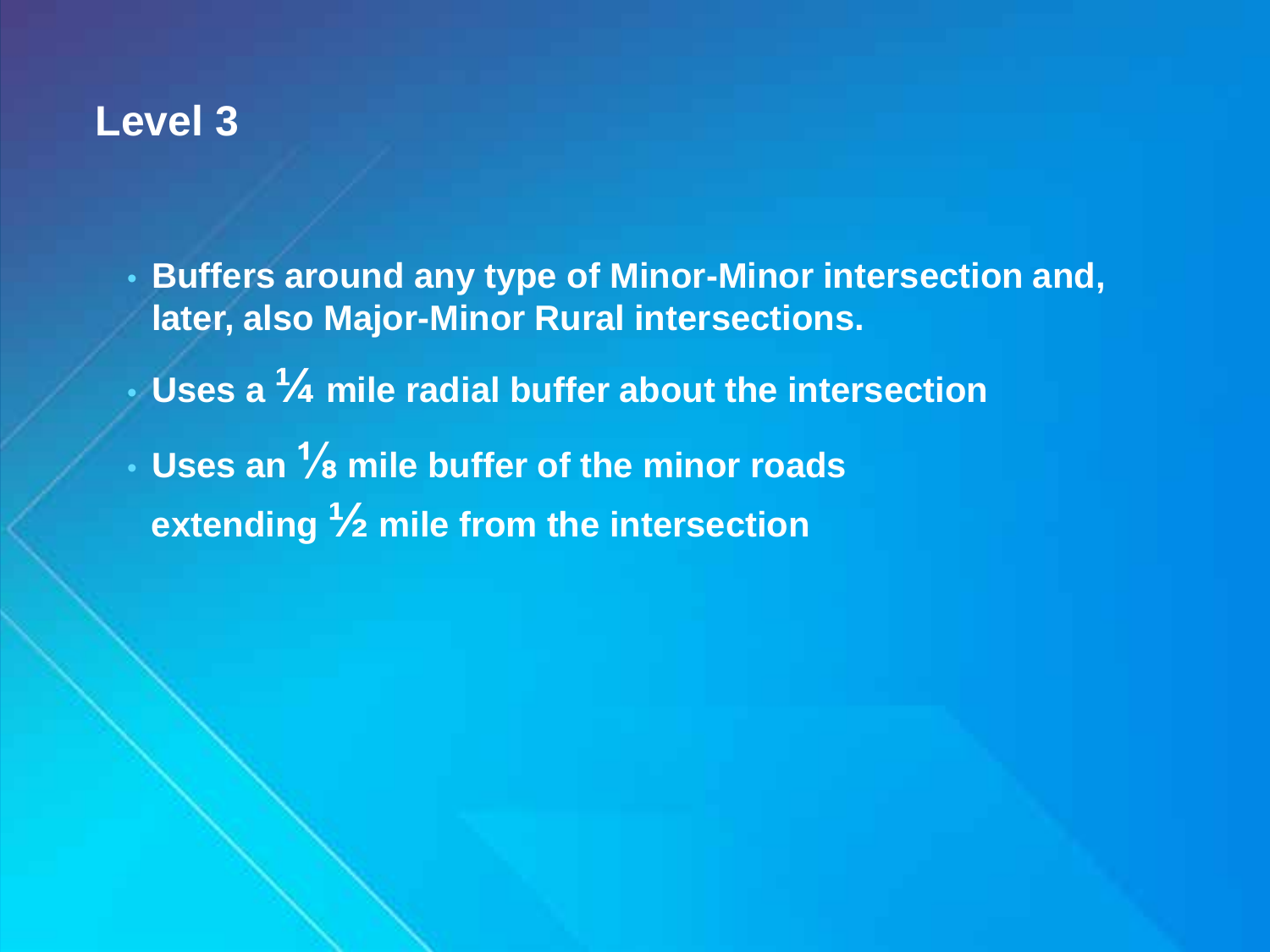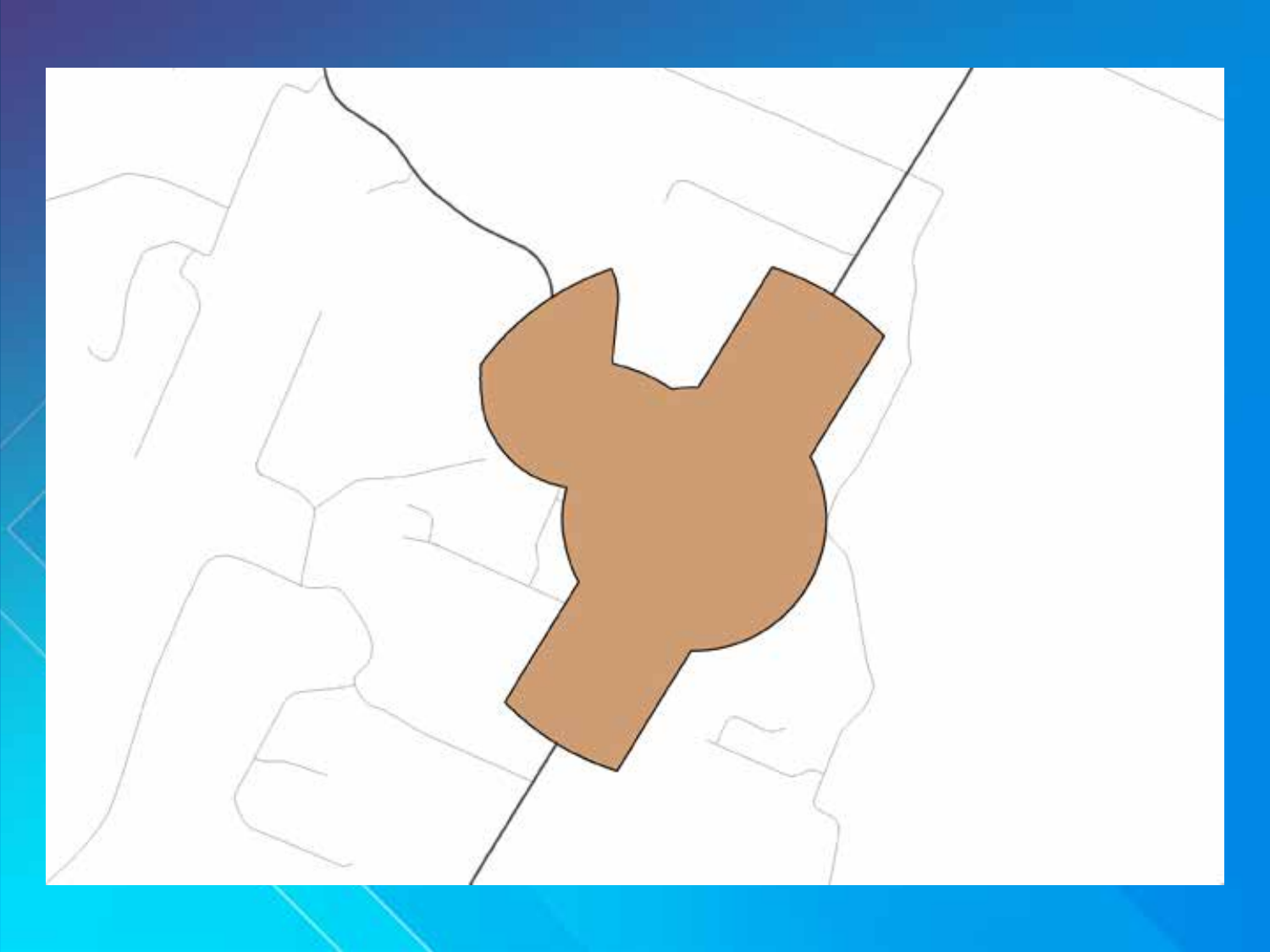- **Implemented the same as Level 3 except around Major-Major and, later, Major-Minor Urban intersections with larger buffer distances.**
- **Uses a ½ mile radial buffer about the intersection**
- **Uses an ¼ mile buffer of the minor roads extending 1 mile from the intersection**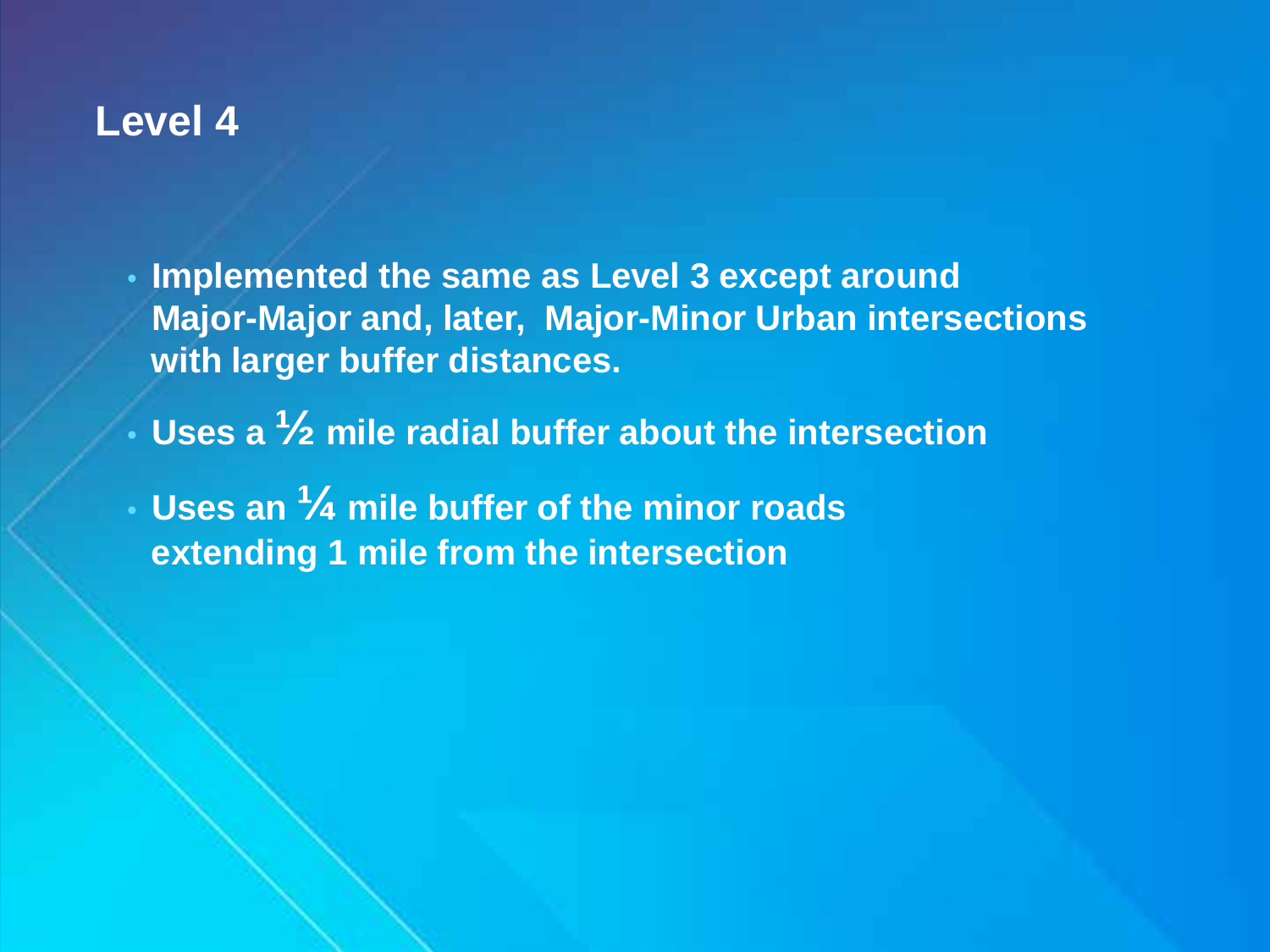• **Identifiable when the density of the road network (includes all TDOT functional classes) exceeds a critical value. In our case, 13 centerline miles per square mile.**

• **Initially calculated on a ½ mile grid cell basis covering the entire county. After extensive feedback, reworked to be only the radial buffer portions of Level 3 and Level 4 meeting the threshold density.**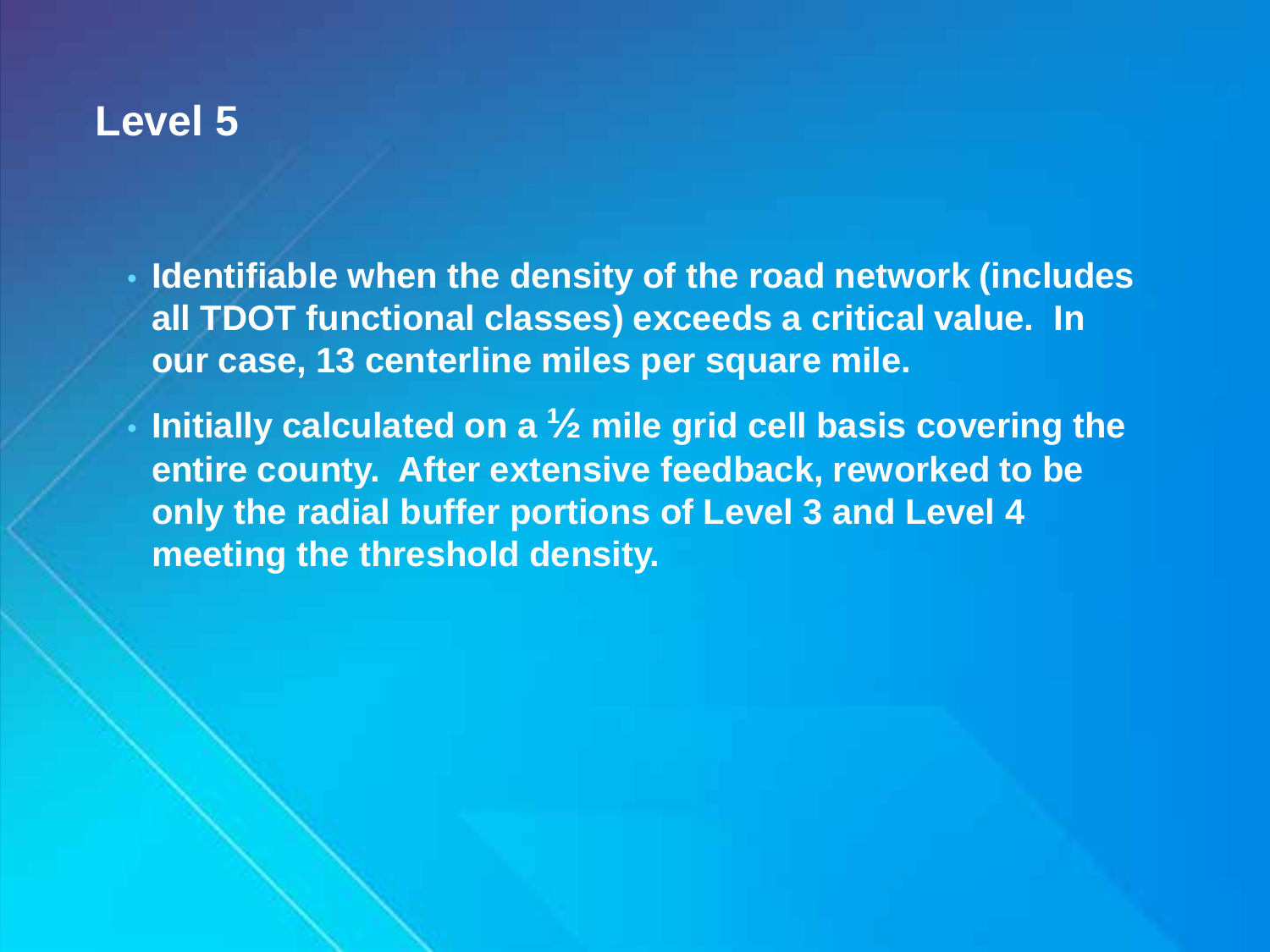### **The Overlapping Features Problem**

- **Dissolving is not an option as information is required for**
- **Processing each buffer individually is not efficient.**
- **On StackExchange, users whuber and ndimhypervol laid**  out a methodology and Python script, respectively, that **groups features together such that within the lattice of the lattice of the state**
- **features do not overlap. Not optimized, but very functional.**
	- /quest exploring-overlapping-to-new-non-overlapping-polygons
- **Result: 377 minor int. buffer features** à **21 groups 284 major int. buffer features** à **57 groups**

• **So, 661 iterations vs 78…**

**each specific buffer.**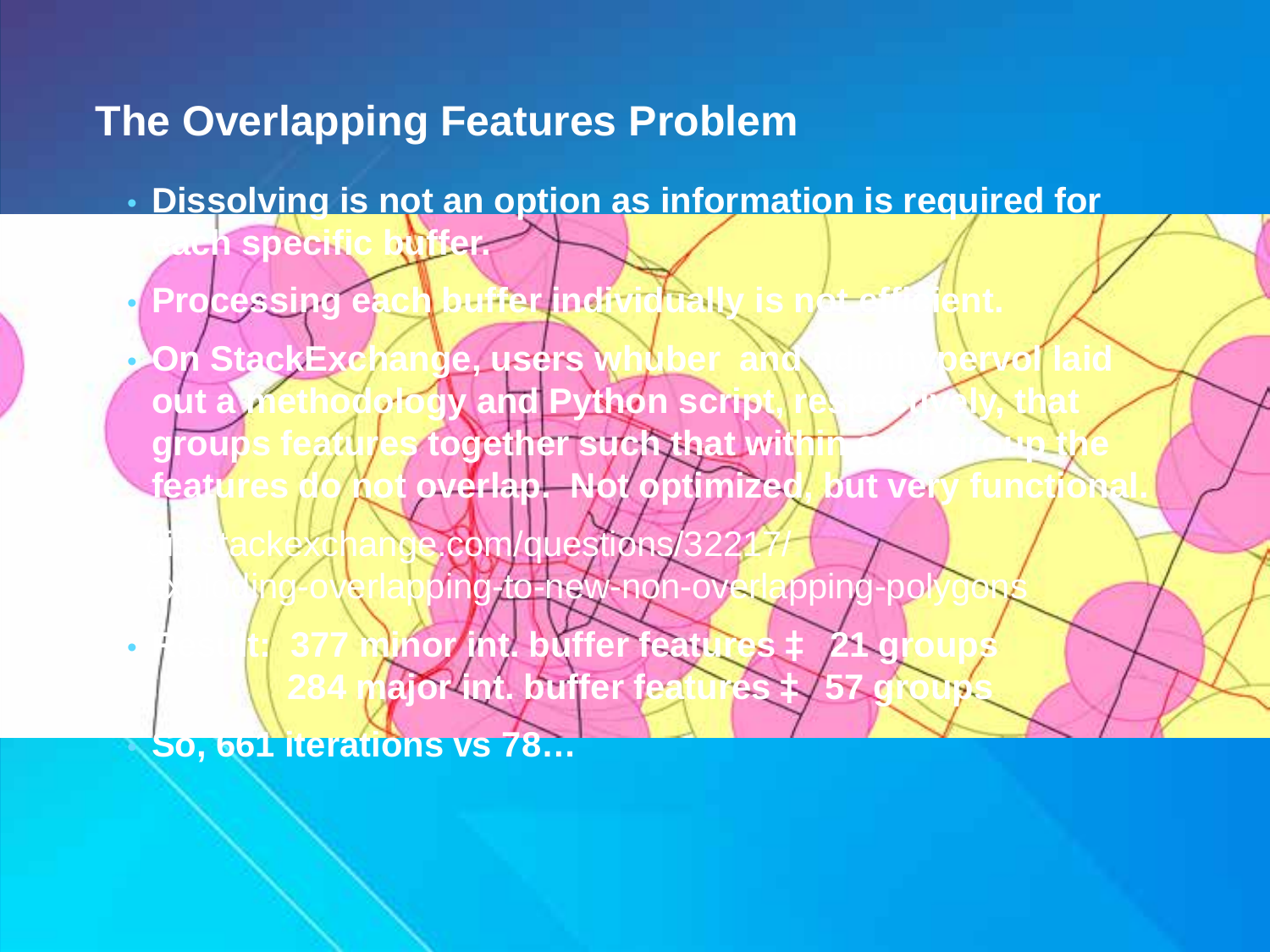### **Hierarchy of Assignment**

• **Since levels are developed rather independently there is significant overlap.** 

- **Assigning an area to only one of the levels is done following the hierarchy below:**
	- **1. Level 0**
	- **2. Level 1**
	- **3. Level 5**
	- **4. Level 4**
		- **5. Level 3**
	- **6. Level 2**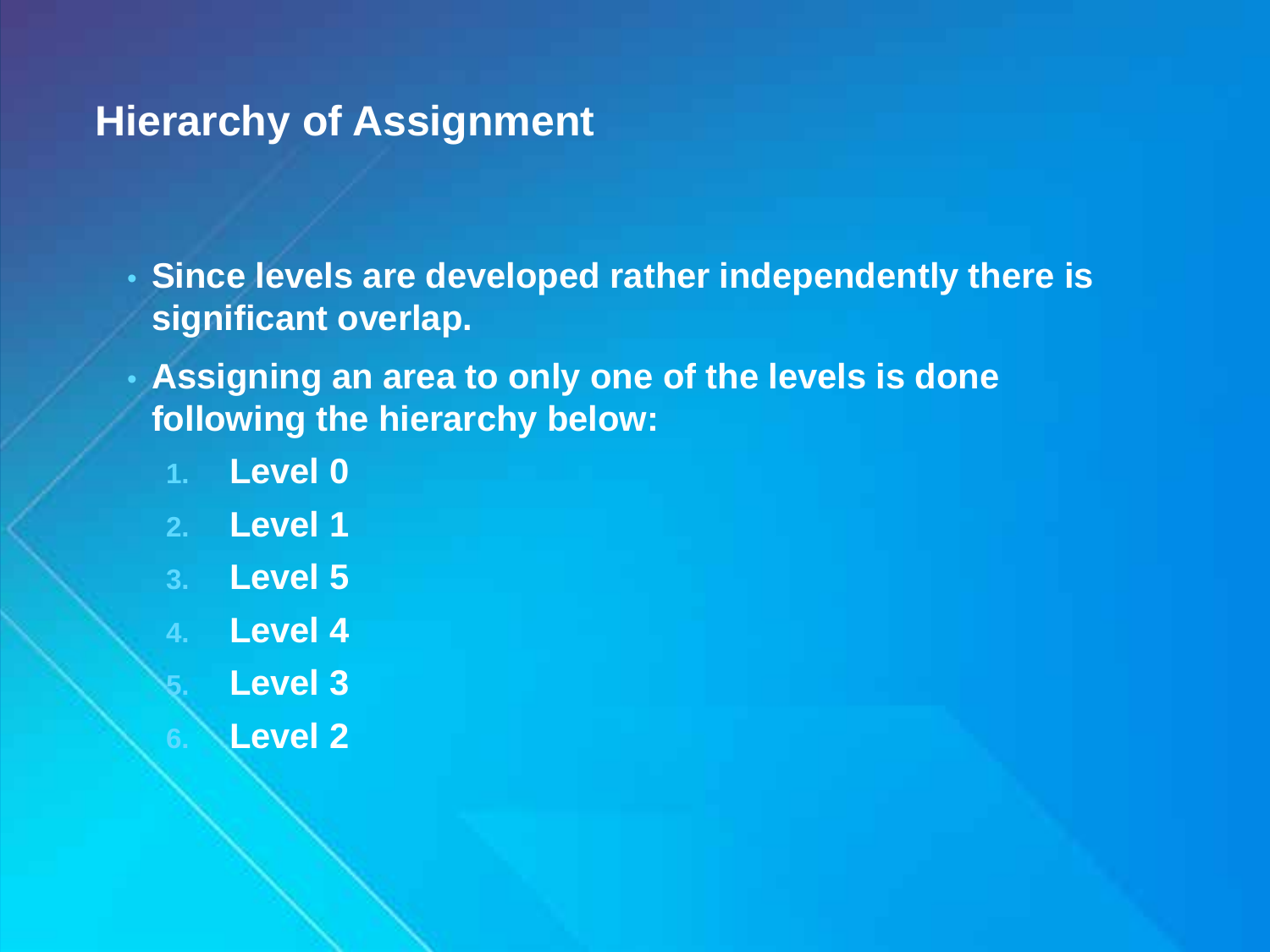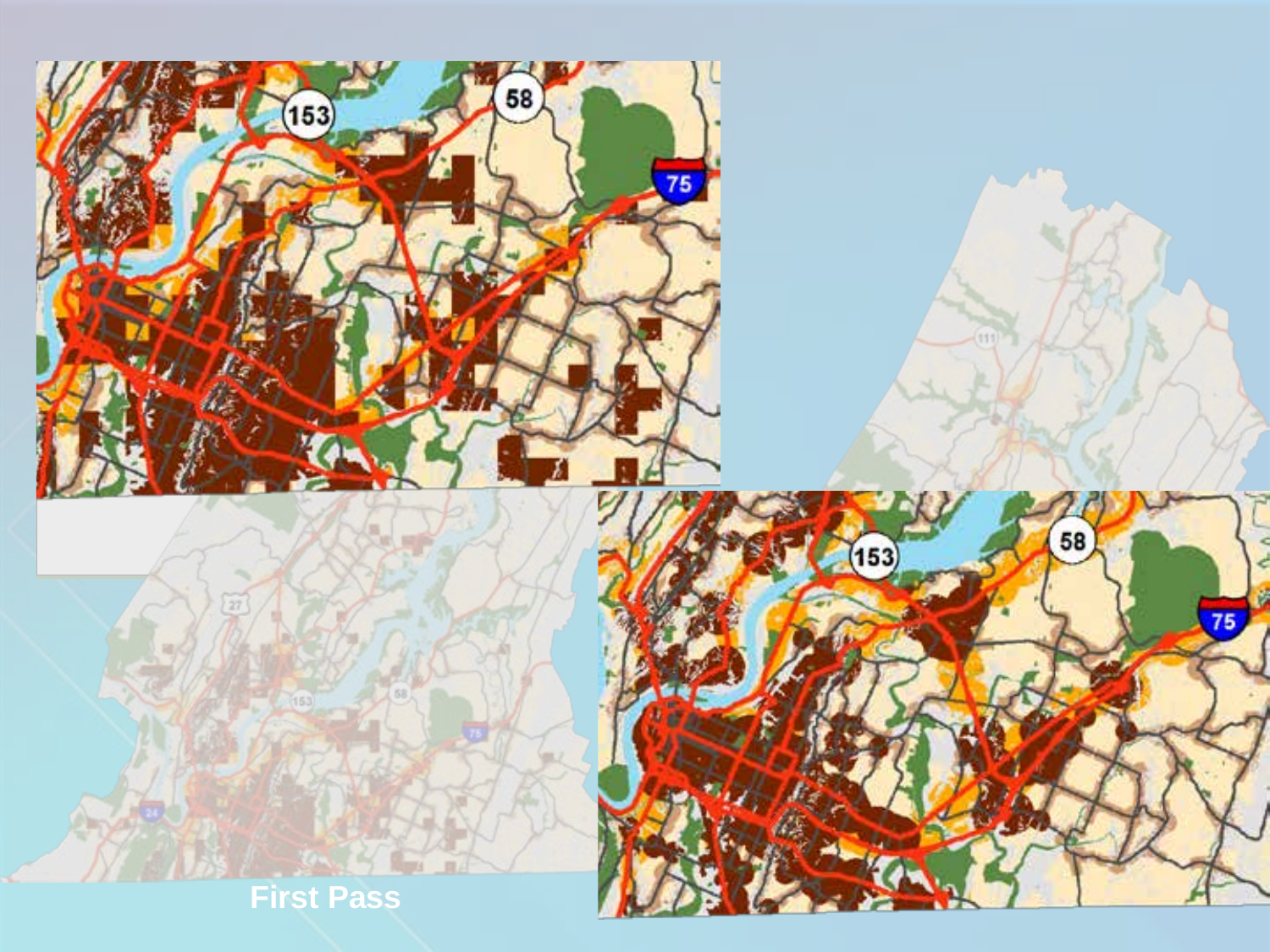### **Regional Development Intensity Infographics**

### **Hamilton County: 369,199 acres**

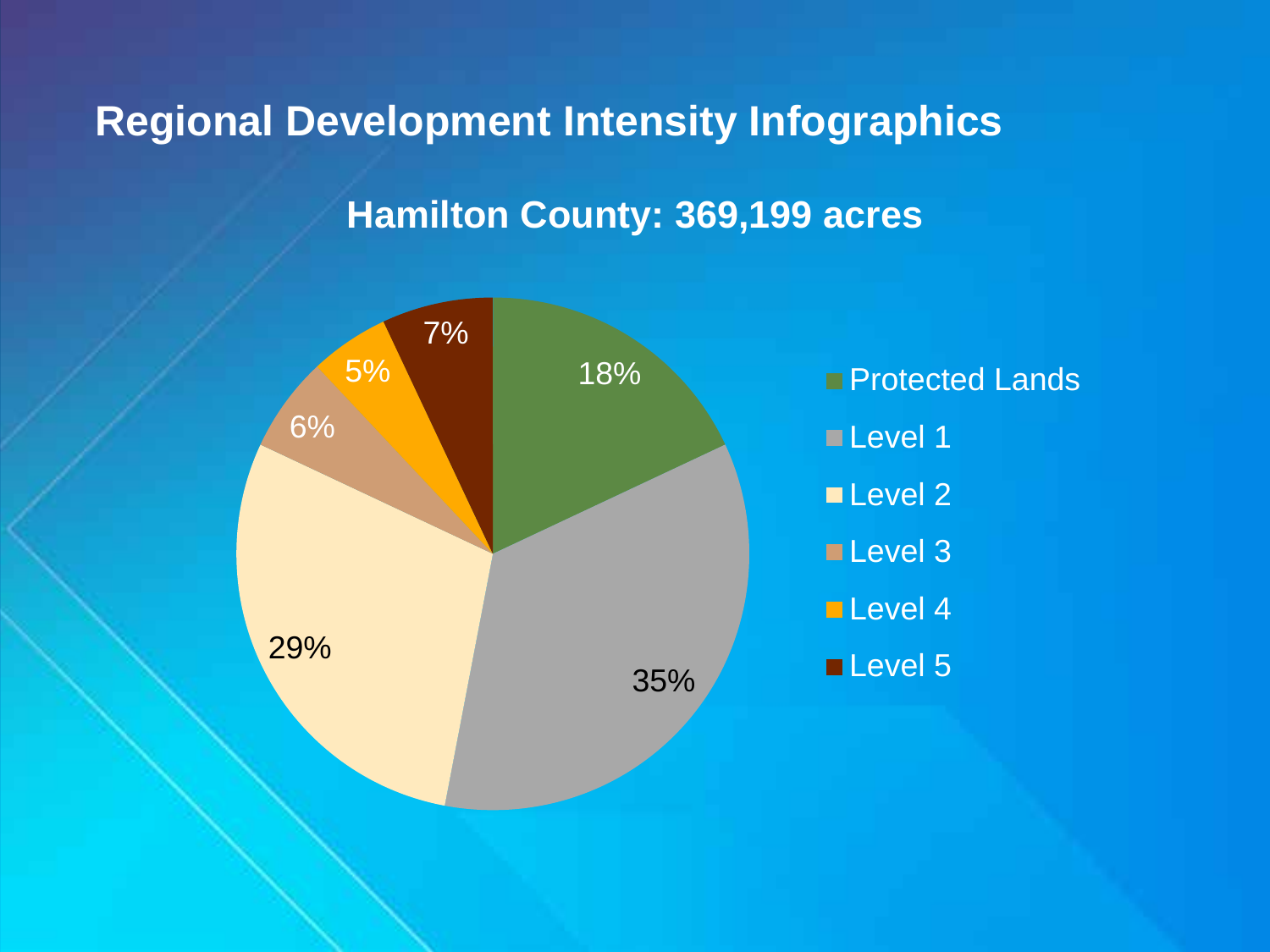### **Zoning Categories by Development Intensity Level Protected Lands Level 1**

**Level 2**

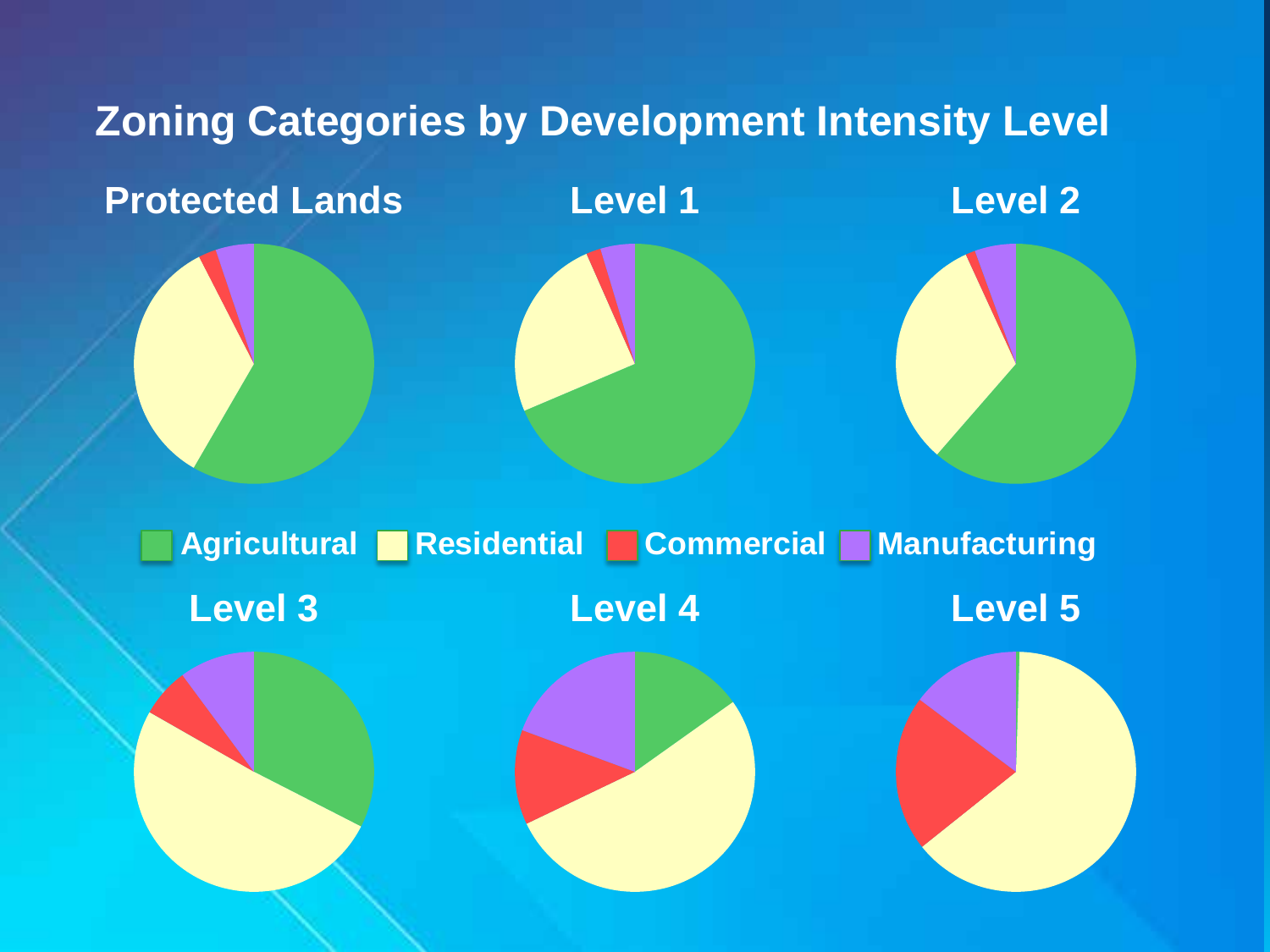Thanks to: Yuen Lee & Research & Analysis Tim Moreland Strategic Long Range Planning